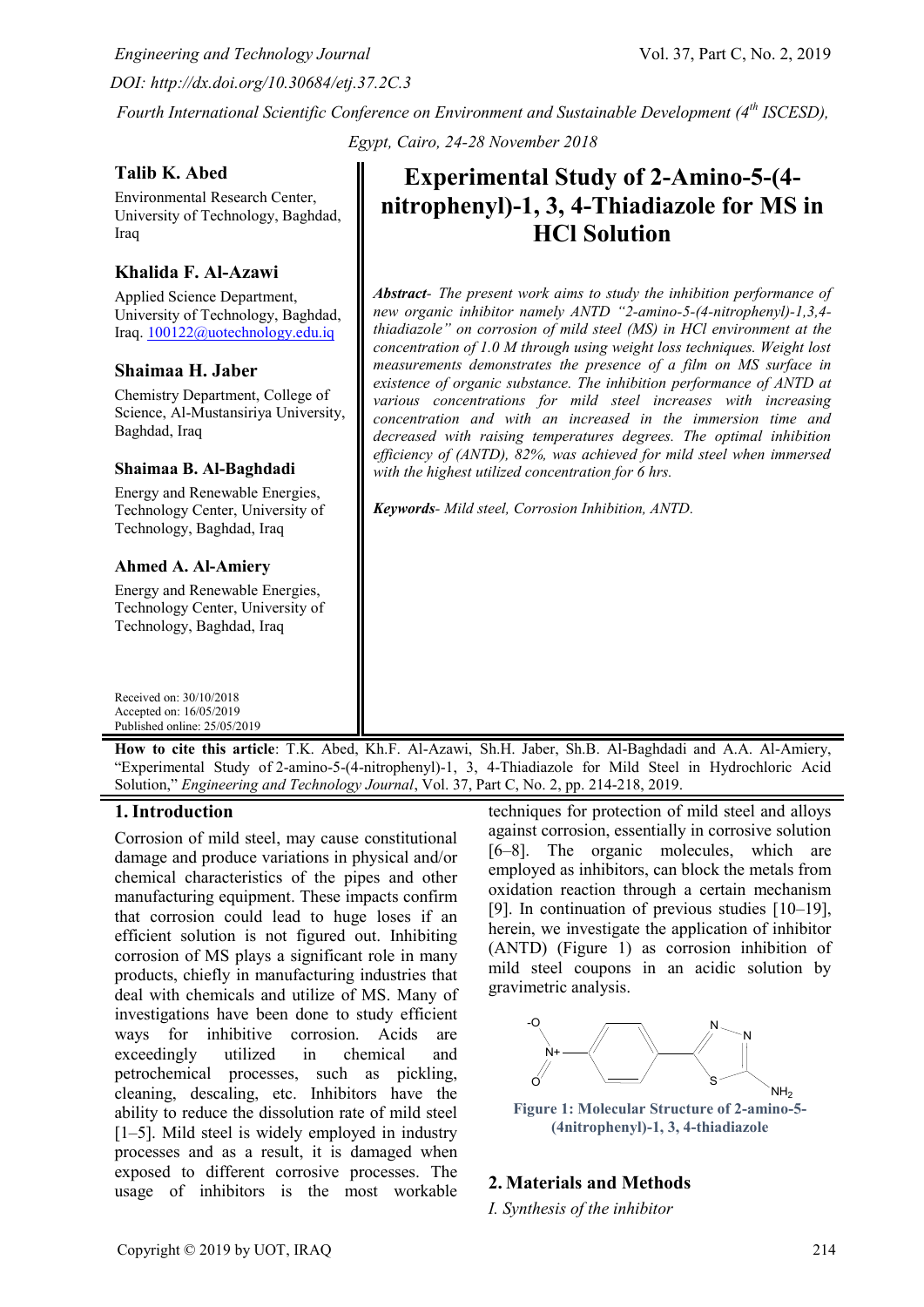Starting materials and usable solvents were bought from Malaysia at Sigma/Aldrich Company. Infrared (FTIR) spectra have been records using FTIR spectrometer instrument 8300/ Shimadzu. CHN "Elemental analysis on carbon, hydrogen and nitrogen" analyses were recorded by CHN elemental analyzer type of 5500 Carlo Erba". The spectra of NMR measured with 300 MHz Ultra Shield utilizing solvent and internal standard "DMSO-d6 and TMS correspondingly". A mixture of 0.01mole 4 nitrobenzoic acid and 0.01mole of the thiosemicarbazide in 16ml of concentrated sulfuric acid have been refluxed for 7h., subsequently, cooled and poured into ice. Filtered and the solid recrystallized from ethanol, yielding, 55%; mp 248-252 oC. FT-IR cm-1; 3400 (NH amine), 1510 and 1340 for the nitro group, 1630 (C=N) and 3150 for C-H aromatic. H- NMR; d: 6.83 ppm (1H, NH2), d: 7.91 ppm (2H, CH, aromatic), d: 8.25 ppm (2H, CH, aromatic). Carbon-NMR in DMSO-d6: 121.6, 127.7, 153.1, 159.0 and 172.6. C-H-N for ANTD; Found (Calculated): C, 43.93% (43.24); H, 3.01% (2.72); N, 24.84% (25.21).

#### *II. Coupons and Environment*

MS samples were bought from GamryInc Instruments and applied for the weight loss technique every with an area of 4.5 cm2 with the composition percentages 99.21; 0.21; 0.38; 0.09; 0.05; 0.05 and 0.01 wt % for Fe; C; Si; P; S; Mn and Al, respectively. MS samples have been cleaned according to procedure G1-03- ASTM [20]. The solution of HCl diluted with distilled water has been prepared to utilize of analyticalgrade HCl 37% and applied for the experiments. The solution was intended through HCl solution at 1.0 M with various conc. of ANTD: (1-5)x10-1 mM.

# *III. Gravimetric analysis*

Gravimetric analysis has been completed utilizing MS specimens in 1 M HCl in the absence and presence of ANTD. The MS specimens were cleaned and weighted and were immersed for 6 h., at temperatures, "303, 313, 323 and 333" K., in presence and absence of ANTD. Then after MS specimens were removed, cleaned the weighted. The losing in weights was calculated via different in weights of MS specimens that exposure and not exposure. The other characters like CR (corrosion rate), θ (MS surface coverage), and η % (corrosion inhibition efficiency) were estimated according to equations 1-3 [21, 22].

$$
C_R = \frac{W}{At}
$$
 (1)

$$
n\% = \frac{C_R - C_{R(i)}}{C_R} \times 100
$$
 (2)

$$
\theta = \frac{C_R - C_{R(i)}}{C_R} \tag{3}
$$

Where W=loss in weight (mg),  $A = (cm2)$ ,  $t =$ time in h, CR=corrosion rate without ANTD and CR(i) with ANTD.

#### **3. Results and Discussion**

#### *I. Gravimetric techniques*

Results of gravimetric for specimen of MS in corrosive media at various concentrations of ANTD starting form 0 mM are presented in Figure 2 that represent the impacts of inhibitor concentrations on CR (A) and  $\theta$  (B) for MS in 1 M HCl. It is an efficient way to optimize the effects of conc. of ANTD on inhibitive performance [23]. The investigation results indicated such increase of ANTD prevent MS from corrosive and the inhibitive performance<br>increases in parallel with increases of increases in parallel with increases of concentration of ANTD, as presented in Figure 3. The inhibitor, 2-amino-5-(4-nitrophenyl)-1,3,4 thiadiazole shows inhibition efficiency, (82.0%) at 5x10-1 mM. The excellent corrosion inhibitive performance is imputed to bonding of ANTD molecules with the MS surface, which is confirmed due to heteroatoms "N, O and S" in ANTD molecule and huge molecular structure. In addition, the existence of a benzene group boosts the density of electrons at the efficient center that accelerates the interaction of ANTD with MS [24].

# *II. Temperature Impacts*

Versions of inhibitive effectiveness of (ANTD) on alloy surface in corrosive solution with and without of various ANTD concentrations at temperatures degrees 303K-333K signalize that IE% raise with rising concentration and diminish in parallel with rising temperature degrees (Figure 4). In general, molecules from organic origins have negative absorption and signalize to an exothermic process, so this is why the IE% diminish when the temperature raises.

# *III. Proposed inhibitive mechanisms*

ANTD molecules were adsorbed on alloy and forming a protective layer that bond to the metal surface. The adsorption mechanisms actions of organic molecules as inhibitors for MS could progress through the following ways.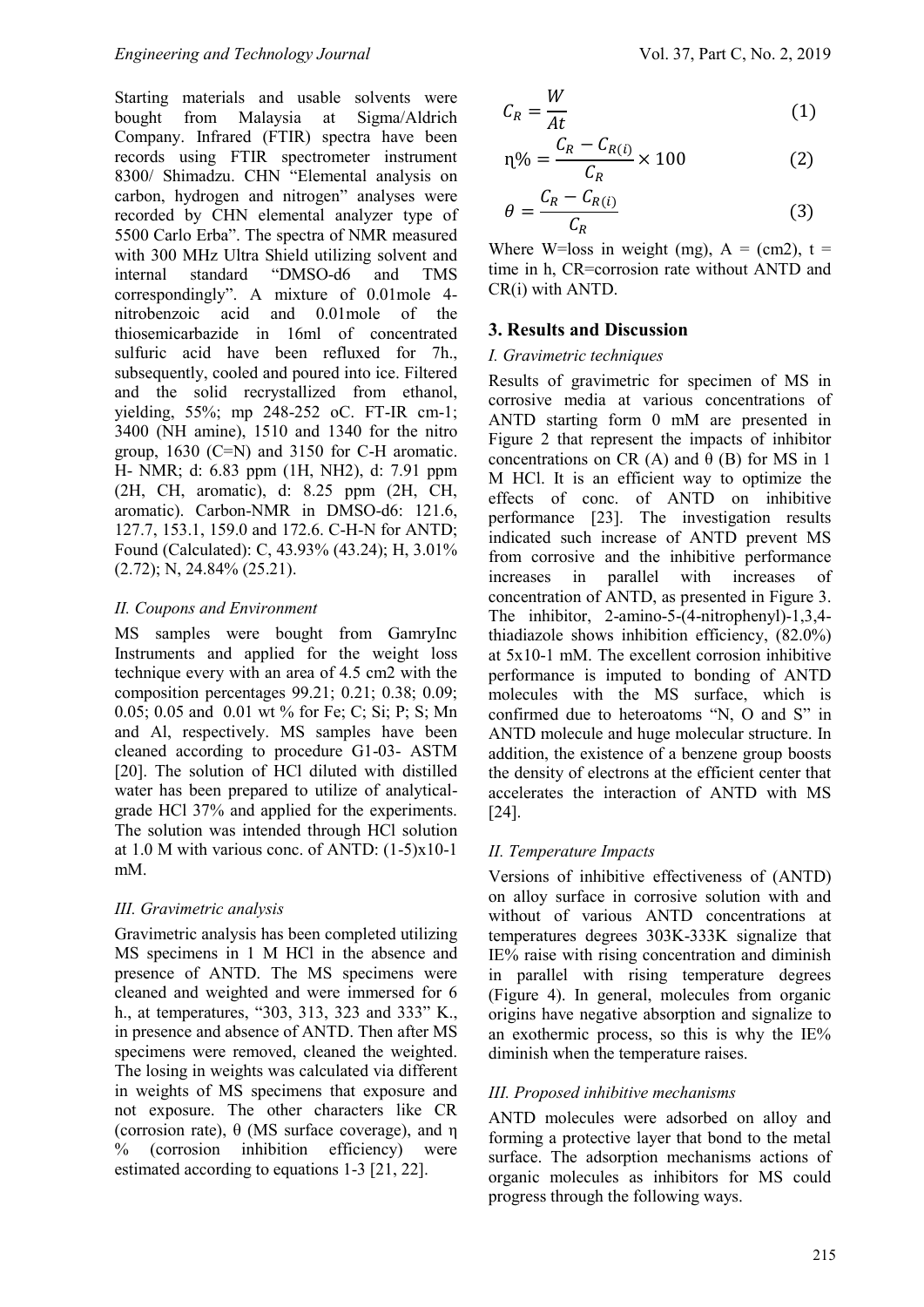a. Electrostatically: Ions and metal.

b. Interaction: Unshared electrons of inhibitor molecules with the metal surface.

c. Interaction: Pi-electrons of inhibitor molecules with the metal surface.

ANTD protect the MS surface through the block the catholic reactions and/or anodic reactions and produce in-soluble metal-complex. The IE of ANTD against the corrosion of MS in 1 M corrosive media may be shown according to adsorption site the number, molecular size, charge density, mode of interaction of ANTD with the surface of alloy and capability for forming of metal-complex. Pi-electrons of ANTD and unshared electrons on the hetero atoms (N, O and sulfur) form coordination bonds with MS surface, as shown in Figure 5.



**Figure 5: The suggested mechanism of action of the 2-amino-5-(4-nitrophenyl)-1, 3, 4-thiadiazole (ANTD) as a corrosion inhibitor**

#### **4. Conclusion**

Our work results revealed that ANTD functioned a superior corrosion inhibitor for the surface of mild steel in hydrochloric acid. The superior performance of ANTD at conc. of 5x10-1 mM was 82% but diminished with rising of temp. Degrees that might propose physio-sorption. ANTD is proved as a superior inhibitor with good inhibitive effects due to havening heteroatoms (S, N and O) atoms.



**Figure 2: Effect of different concentrations of (ANTD) on corrosion rate and surface coverage (a) and Surface coverage (b) for MS in 1 M HCl.**



**Figure 3: Effect of different concentrations (ANTD) on the inhibition efficiency for MS in 1 M HCl.**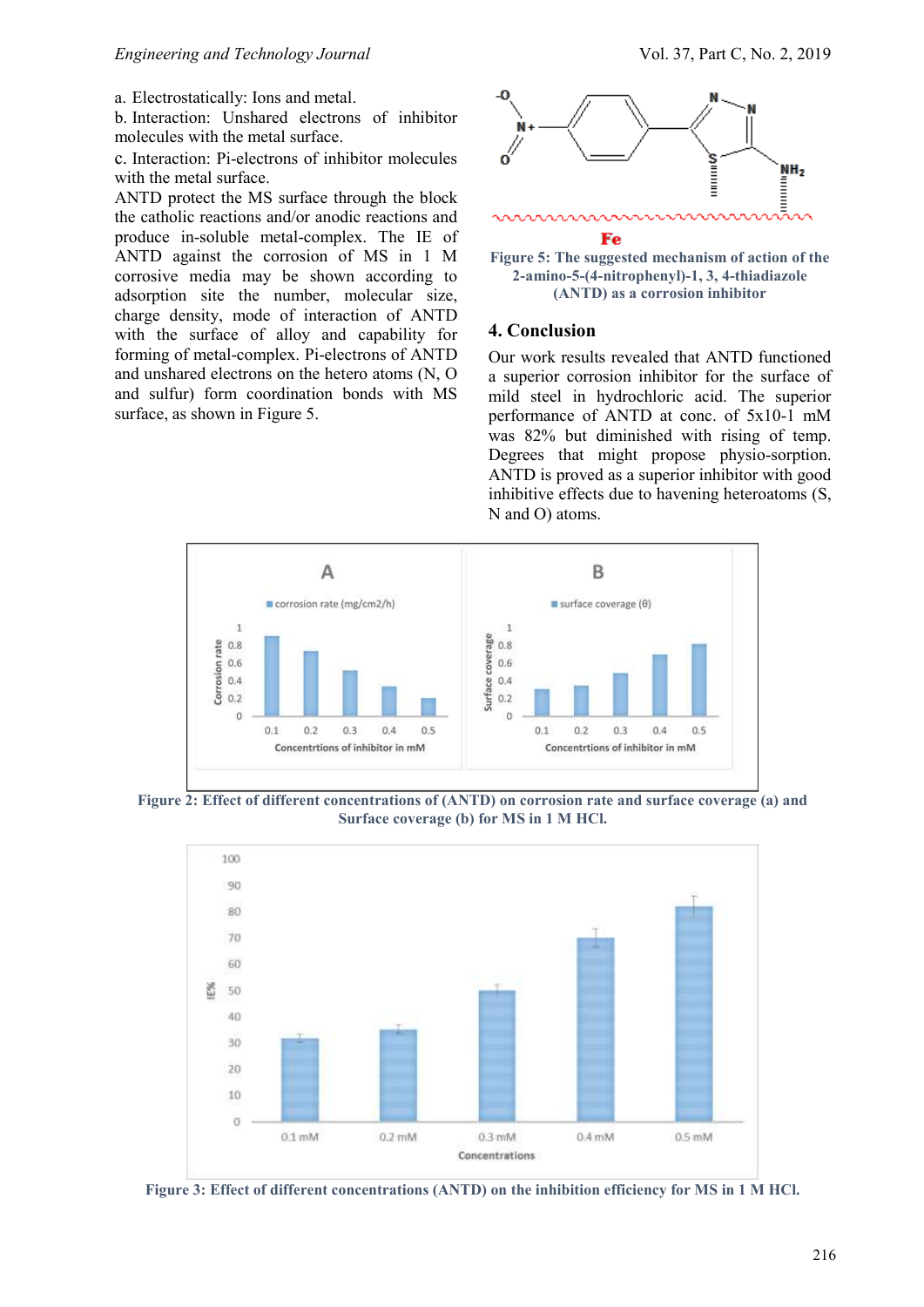

**Figure 4: Influences of concentrations vs. temperatures for (ANTD) on corrosion efficiencies.**

# **References**

**[1]** S.K. Shukla, A. Singh and A. Quraishi, "Efficient corrosion inhibitors for mild steel in hydrochloric acid solution," *Int. J. Electrochem*. Sci., Vol. 7, pp. 3371–3389, 2012.

**[2]** X. Bin, Y. Wenzhong, L. Ying, Y. Xiaoshuang, G. Weinan and C. Yizhong, "Experimental and theoretical evaluation of two pyridinecarboxaldehyde thiosemicarbazone compounds as corrosion inhibitors for mild steel in hydrochloric acid solution," *Corros. Sci*., Vol. 78, pp. 260–268, 2014.

**[3]** A. Kosari, M.H. Moayed, A. Davoodi, R. Parvizi, M. Momeni, H. Eshghi and H. Moradi, "Electrochemical and quantum chemical assessment of two organic compounds from pyridine derivatives as corrosion inhibitors for mild steel in HCl solution under stagnant condition and hydrodynamic flow," *Corros. Sci*., Vol. 78, pp. 138–150, 2014.

**[4]** M. Bobina, A. Kellenberger, J. Millet, C. Muntean and N. Vaszilcsin, " Corrosion resistance of carbon steel in weak acid solutions in the presence of L-histidine as a corrosion inhibitor," *Corros. Sci*., Vol. 69, pp. 389–395, 2013.

**[5]** L. Fragoza-Mar, O. Olivares-Xometl, M. Domínguez-Aguilar, E. Flores, P. Lozada and F. Jiménez-Cruz, "Corrosion inhibitor activity of 1,3-diketone malonates for mild steel in aqueous hydrochloric acid solution", *Corros. Sci.*, Vol. 61, pp. 171–184, 2012.

**[6]** P.S. Desai and S.M. Kapopara, "Inhibiting effect of anisidines on corrosion of aluminum in hydrochloric acid," *Indian Journal of Chemical Technology*, Vol. 16, Part 6, pp. 486–491, 2009.

**[7]** A.S. Fouda, G.Y. Elewady, and M.N. El-Haddad, "Corrosion inhibition of carbon steel in acidic solution using some azodyes," *Canadian Journal on Scientific and Industrial Research*, Vol. 2, Part 1, pp. 1–18, 2011.

**[8]** M. Ramananda Singh, K. Bhrara, and G. Singh, "The inhibitory effect of diethanolamine on corrosion of mild steel in 0.5M sulphuric acid medium," *Portugaliae Electrochimica Acta*, Vol. 26, pp. 479–492, 2008.

**[9]** V.S. Sastri, "Green Corrosion Inhibitors: Theory and Practice," John Wiley & Sons, New York, NY, USA, 2011.

**[10]** A. A. Al-Amiery, A.Y. Musa, A.H. Kadhum, A.B. Mohamad, "The use of umbelliferone in the synthesis of new heterocyclic compounds," *Molecules*, Vol. 16, pp. 6833–6843, 2011.

**[11]** A.A.H. Kadhum, A.A. Al-Amiery, A.Y. Musa, A.B. Mohamad, "The Antioxidant Activity of New Coumarin Derivatives," *Int. J. Mol. Sci*., Vol. 12, pp. 5747–5761, 2011.

**[12]** A.A. Al-Amiery, A.A.H. Kadhum and A.A. Mohamad, "Antifungal Activities of New Coumarins," *Molecules*, Vol. 17, pp. 5713–5723, 2012.

**[13]** Y.K. Al-Majedy, D.L. Al-Duhaidahawi, K.F. Al-Azawi, A.A. Al-Amiery, A.A.H. Kadhum and A.B. Mohamad, "Coumarins as Potential Antioxidant Agents Complemented with Suggested Mechanisms and Approved by Molecular Modeling Studies," *Molecules* , Vol. 21, pp. 135, 2016.

**[14]** A.A. Al-Amiery, Y.K. Al-Majedy, A.A.H. Kadhum and A.B. Mohamad, "New Coumarin Derivative as an Eco-Friendly Inhibitor of Corrosion of Mild Steel in Acid Medium," *Molecules*, Vol. 20, pp. 366–383, 2015.

**[15]** K.F. Al-azawi, "Corrosion Inhibition of Mild Steel in Hydrochloric Acid Solution by an Isatin-aniline Compound," *Molecules,* Vol. 36, Part B, No. 2, 2018.

**[16]** A.A.H. Kadhum, A. B. Mohamad, L.A. Hammed, A.A. Al-Amiery, N. H. San, A.Y. Musa, " Inhibition of Mild Steel Corrosion in Hydrochloric Acid Solution by New Coumarin," *Materials*, Vol. 7, pp. 4335–4348, 2014.

**[17]** A.A. Al-Amiery, A.A.H., Kadhum, A. Kadihum, A.B. Mohamad, C.K. How, S. Junaedi, "Inhibition of Mild Steel Corrosion in Sulfuric Acid Solution by New Schiff Base," *Materials*, Vol. 7, pp. 787–804, 2014.